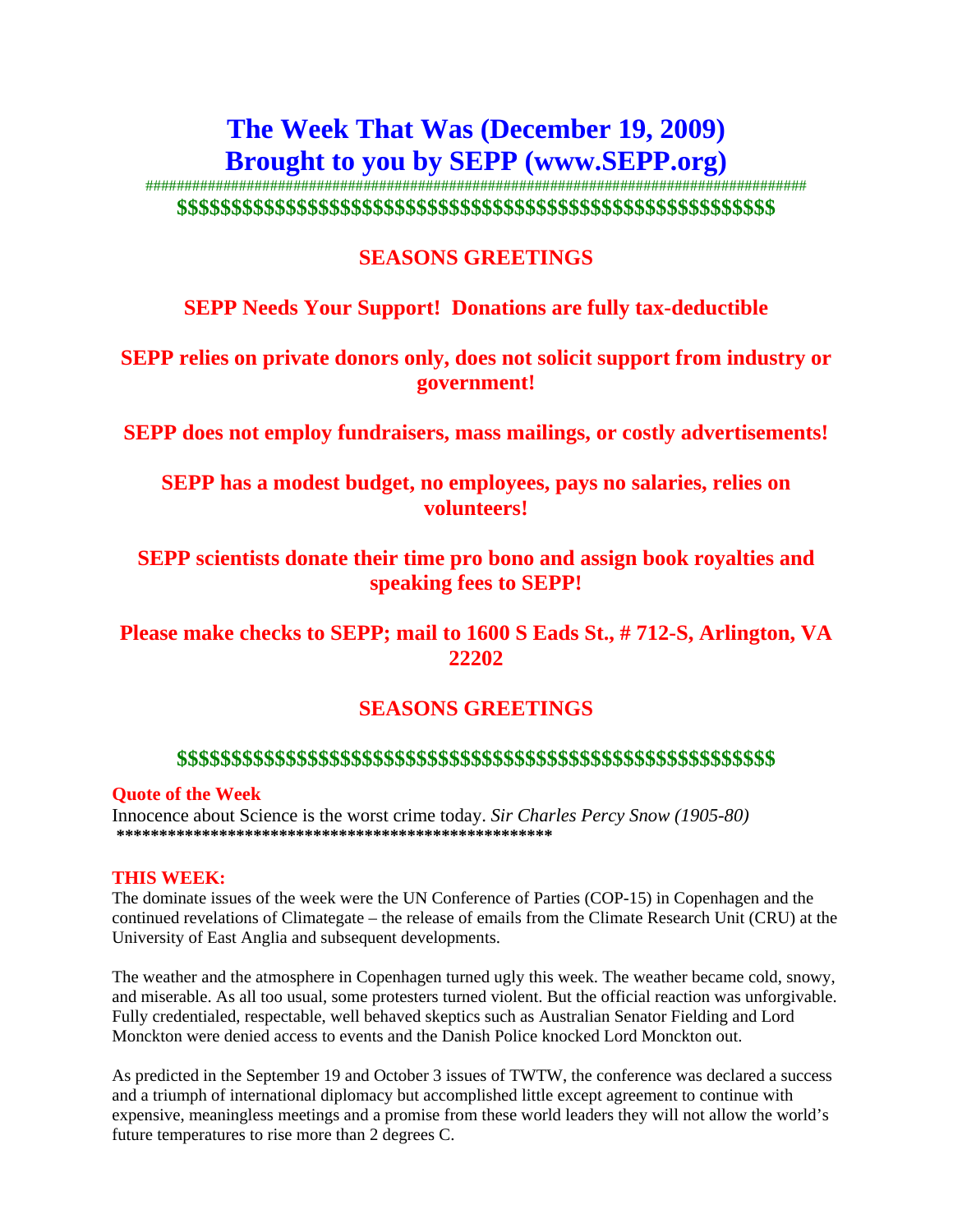Showmanship was the order of the day. European officials pledged that western governments will establish a fund for developing nations up to \$5 Billion per year. The developing nations demanded \$10 billion. Demonstrating less than keen negotiating skills, President Obama's administration raised the ante to \$100 billion. Few taxpayers of western countries will be delighted with the generosity their leaders demonstrate at their expense. Fortunately, to the frustration of many of the participants, no binding agreements were signed.

Before any lasting damage could be concluded, Mother Nature showed her humor. She forced President Obama to leave early. On this autumn weekend, the Washington, DC area is experiencing blizzard conditions with the heaviest December snowfall ever recorded and what may become one of the ten heaviest snowfalls ever. The records date back at least as far as 1880. \*\*\*\*\*\*\*\*\*\*\*\*\*\*\*\*\*\*\*\*\*\*\*\*\*\*\*\*\*\*\*\*\*\*\*\*\*\*\*\*\*\*\*\*\*\*\*\*\*\*\*\*\*

Climategate has entered a new phase. As you may recall, a number of researchers have questioned the tree ring studies used to support reported increases in surface temperature for the late  $20^{th}$  Century. For example, at the October 2009 annual meeting of the Geological Society of America, Don Easterbrook presented graphs demonstrating how tree ring data from Russia showing a cooling after 1961 were truncated and artfully disguised in IPCC publications. Several weeks later, emails from the Climate Research Unit (CRU) at the University of East Anglia appeared from a computer server in Siberia. Although the person who posted these emails is yet to be identified, the emails are apparently correct. These emails indicate that the method for disguising truncated data was planned. The emails also indicate that trees showing warming were selected for use in temperature data and a far greater number of trees showing no warming were eliminated.

The new phase started on Tuesday. The Russian Institute of Economic Analysis (IEA) reported that the Hadley Center for Climate Change of the British Meteorological Office had probably tampered with Russian climate data and that the Russian meteorological station data do not support human caused global warming. The plot thickens, but the US press generally ignores these developments. \*\*\*\*\*\*\*\*\*\*\*\*\*\*\*\*\*\*\*\*\*\*\*\*\*\*\*\*\*\*\*\*\*\*\*\*\*\*\*\*\*\*\*\*\*\*\*\*\*\*\*\*\*\*\*

#### **SEPP SCIENCE EDITORIAL #30-2009 (Dec 19, 2009)**

#### By S. Fred Singer, President of SEPP

[Note: This will be the first of a series of mini-editorials on the "junk science" influencing the global warming issue. Other topics will include the IPCC's Assessment Reports 2, 3, and 4, the UN Environmental Program and some individuals heavily involved in these matters. ]

#### **Junk Science #1: IPCC's First Assessment Report**

In 1988, two UN agencies, the UN Environment Programme (UNEP) and the UN World Meteorological Organization (WMO), set up a climate science panel, the Intergovernmental Panel on Climate Change (IPCC). Its Charter directs the IPCC to assess worldwide scientific, technical and socio-economic literature "relevant to the understanding of the risk of human-induced climate change."

And indeed, the IPCC has steadfastly pursued this goal and has given a short shrift to any possible natural influences on climate. (This despite the fact that the historic record shows unending changes in climate, both warming and cooling, on time scales ranges from years to eons.) It would be strange indeed to think that such natural changes stopped with the onset of the Industrial Revolution, but this logical point seems to have been ignored by the IPCC and many others.

The IPCC charter also states that IPCC will assess the science on a "comprehensive, objective, open and transparent" basis. Unfortunately, none of these aims have been realized – as was brought home by the recent revelations contained in the e-mails of ClimateGate.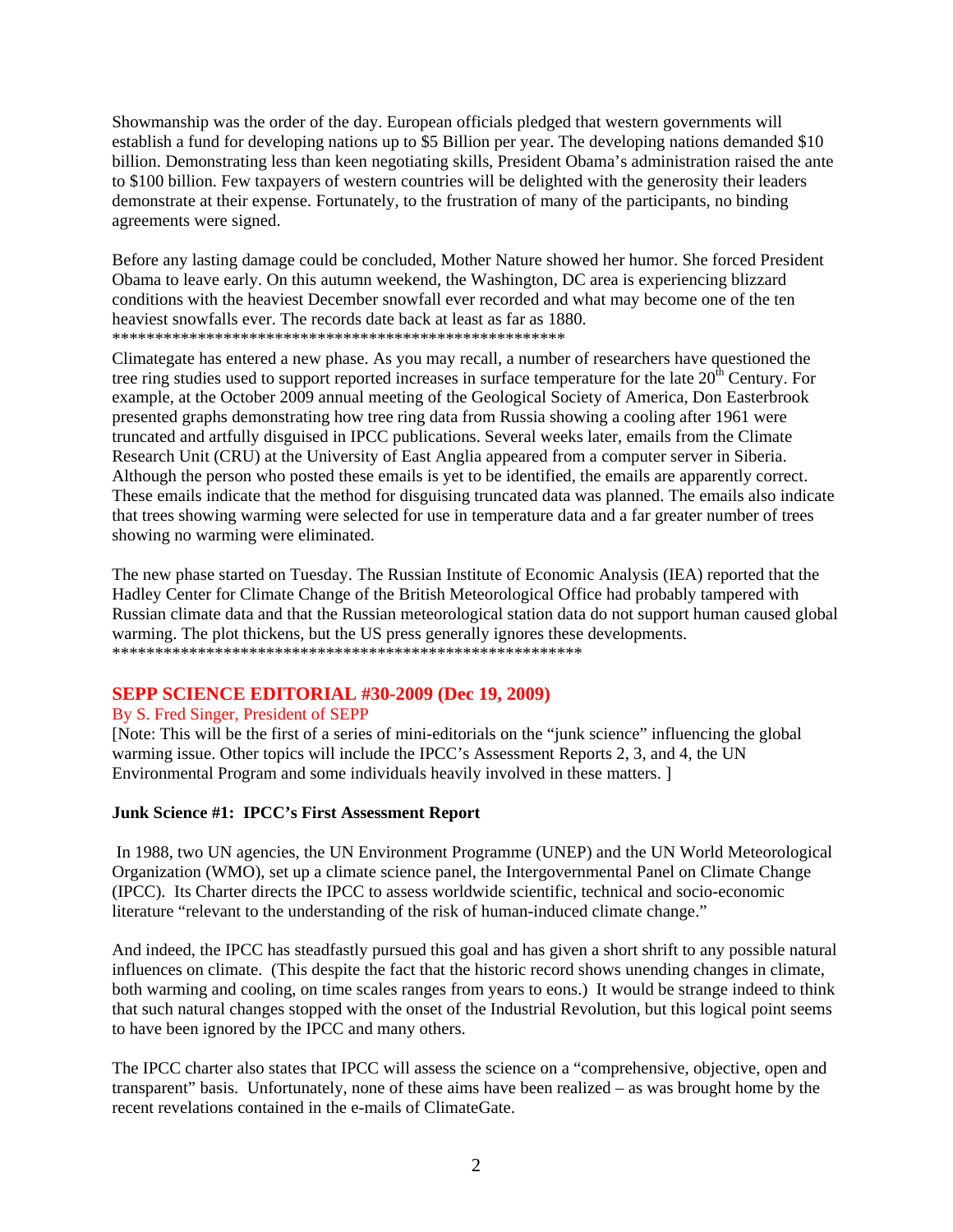The first IPCC science assessment, FAR or AR-1, was published in 1990 and formed the science basis for the Rio Climate Summit of 1992 that led to the Framework Convention on Climate Change (FCCC or 'Global Climate Treaty'), which in turn forms the basis for the 1997 Kyoto Protocol, the COP (Conference of the Parties – to Kyoto), and all national and international efforts to control the emission of greenhouse gases.

The Summary for Policymakers (SPM) of IPCC-FAR concluded that observations and Greenhouse (GH) models (all of which show a steady increase of global temperature as the level of GH gases rises) are "broadly consistent." They ignore not only the lengthy period of cooling (from 1940 to 1975) but also the existence of weather satellites, which, at that time, had shown no warming since 1979 (when data from MSU – microwave sounding units -- became available) -- or even a slight cooling. No wonder that IPCC denied the existence of such 'inconvenient truth.'

To correct such biases and deficiencies, we set up the NIPCC (Non-governmental International Panel on Climate Change) to examine the same peer-reviewed science literature as the IPCC, but including also papers ignored by the IPCC. Our conclusion is given by the title of the NIPCC summary report of 2008: "Nature, not human activity, rules the climate."

\*\*\*\*\*\*\*\*\*\*\*\*\*\*\*\*\*\*\*\*\*\*\*\*\*\*\*\*\*\*\*\*\*\*\*\*\*\*\*\*\*\*\*\*\*\*\*\*\*\*\*\*\*\*\*\*\*\*\*

**ARTICLES:** [For the numbered articles below please see the attached pdf.]

### **1. Comments by Lee C. Gerhard, IPCC reviewer, Dec. 16, 2009**

These important comments should be kept in mind when reading articles about climate issues. [Note: these comments are now posted on the ICECAP web site: http://www.icecap.us/]

### **2. The Copenhagen (CHP) Debacle – An (almost) eye-witness account**

By S. Fred Singer, Dec 19. *SFS spent the first week of COP-15 in CHP and avoided the protests, the violence, and the weather of the second week.* 

### **3. Climate Summit Ends With Deal**

By Alessandro Torello and Stephen Power, Wall Street Journal, Dec 19 http://online.wsj.com/article/SB126112727324796837.html?mod=djemalertNEWS

### **4. Copenhagen: Climate Alarmism meets its Waterloo**

By Roger Helmer, Member of the European Parliament (UK- East Midlands - Conservative), Dec 19 To be posted on his blog: http://www.rogerhelmer.com/

### **5. Copenhagen's Lesson in Limits: And we don't mean carbon limits**

Wall Street Journal, Dec 19 http://online.wsj.com/article/SB10001424052748703523504574604130737360364.html?mod=djemEdito rialPage

### **6. Obama praises a climate flop: Copenhagen talks end with dud of a deal**

By Charles Hurt, The New York Post, Dec 19 [H/t Francois Guillaumat] http://www.nypost.com/p/news/international/obama\_praises\_NuPTfoiIjqtEu92UmDiwaP#ixzz0a8ZXcS9 G

### **7. Russia affected by Climategate**

Comments in Russian Newspapers RIANOVOSTI, Dec 16, http://en.rian.ru/papers/20091216/157260660.html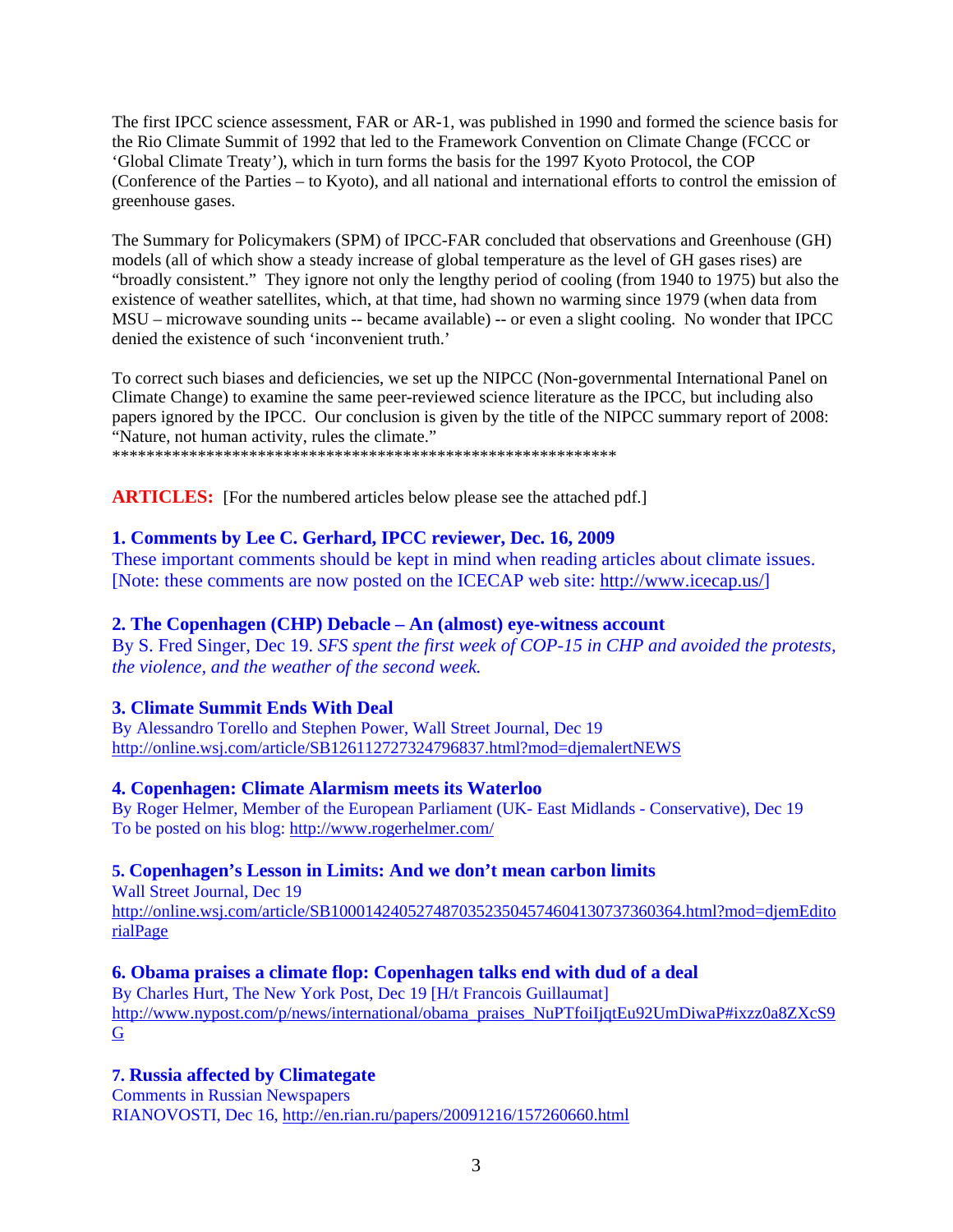#### **8. To Denmark, From Russia, With Lies**  Investors Business Daily, Dec 18 http://www.investors.com/NewsAndAnalysis/Article.aspx?id=515789  **\*\*\*\*\*\*\*\*\*\*\*\*\*\*\*\*\*\*\*\*\*\*\*\*\*\*\*\*\*\*\*\*\*\*\*\*\*\*\*\*\*\*\*\*\*\*\*\*\*\*\*\*\***

# **NEWS YOU CAN USE:**

For the actions by the Danish police against peaceful skeptics please see: "Is the European police state going global?" By The Viscount Monckton of Brenchley in Copenhagen, SPPI Blog, Dec 17 http://sppiblog.org/news/is-the-european-police-state-going-global

For diverse comments on the Copenhagen Accord please see: "Instant View – Reaction to Copenhagen climate deal" Forbes.com, Dec 18, http://www.forbes.com/feeds/reuters/2009/12/18/2009-12- 18T233720Z\_01\_LDE5BH27K\_RTRIDST\_0\_CLIMATE-COPENHAGEN-INSTANT-VIEW\_print.html

For Lord Monckton's comments on the Copenhagen Accord please see: "Parturient montes: nascetur ridiculus mus" on the SPPI Blog, Dec 19, http://sppiblog.org/news/parturient-montes-nascetur-ridiculusmus#more-314

For other comments on the continuation of the COP process please see: "Climategate: we won the battle, but at Copenhagen we just lost the war," By James Delingpole, Telegraph, UK, Dec 18 http://blogs.telegraph.co.uk/news/jamesdelingpole/100020288/climategate-we-won-the-battle-but-atcopenhagen-we-just-lost-the-war/

For comments on Climategate from Patrick Michaels please see: "How to Manufacture a Climate Consensus: The East Anglia emails are just the tip of the iceberg. I should know." http://online.wsj.com/article/SB10001424052748704398304574598230426037244.html?mod=djemEdito rialPage

For comments by Jo Nova on the article "DenierGate" in "New Science" defending the perpetrators of Climategate data manipulation please see: http://joannenova.com.au/2009/12/new-scientist-becomes-non-scientist/

For a recent piece defending the IPCC in the Scientific American please see: "Seven Answers to Climate Contrarian Nonsense: Evidence for human interference with Earth's climate continues to accumulate" by John Rennie, Nov 30, [SEPP NOTE: this is probably best read after reading the comments by Lee Gerhard] http://www.scientificamerican.com/article.cfm?id=seven-answers-toclimate-contrarian-nonsense&page=1

For a piece by Michael Mann defending his actions please see: "E-mail furor doesn't alter evidence for climate change," The Washington Post, Dec. 18 [SEPP NOTE: this is probably best read after reading the comments by Lee Gerhard, or the Dec 18 comments in the IBD] http://www.washingtonpost.com/wp-dyn/content/article/2009/12/17/AR2009121703682.html

For a press release on Roy Spencer's Dec 16 invited talk to the American Geophysical Union on the "Chicken and Egg Question" – which comes first clear skies or warming please see the Dec 13 entry on his web site: www.drroyspencer.com.

\*\*\*\*\*\*\*\*\*\*\*\*\*\*\*\*\*\*\*\*\*\*\*\*\*\*\*\*\*\*\*\*\*\*\*\*\*\*\*\*\*\*\*\*\*\*\*\*\*\*\*\*\*\*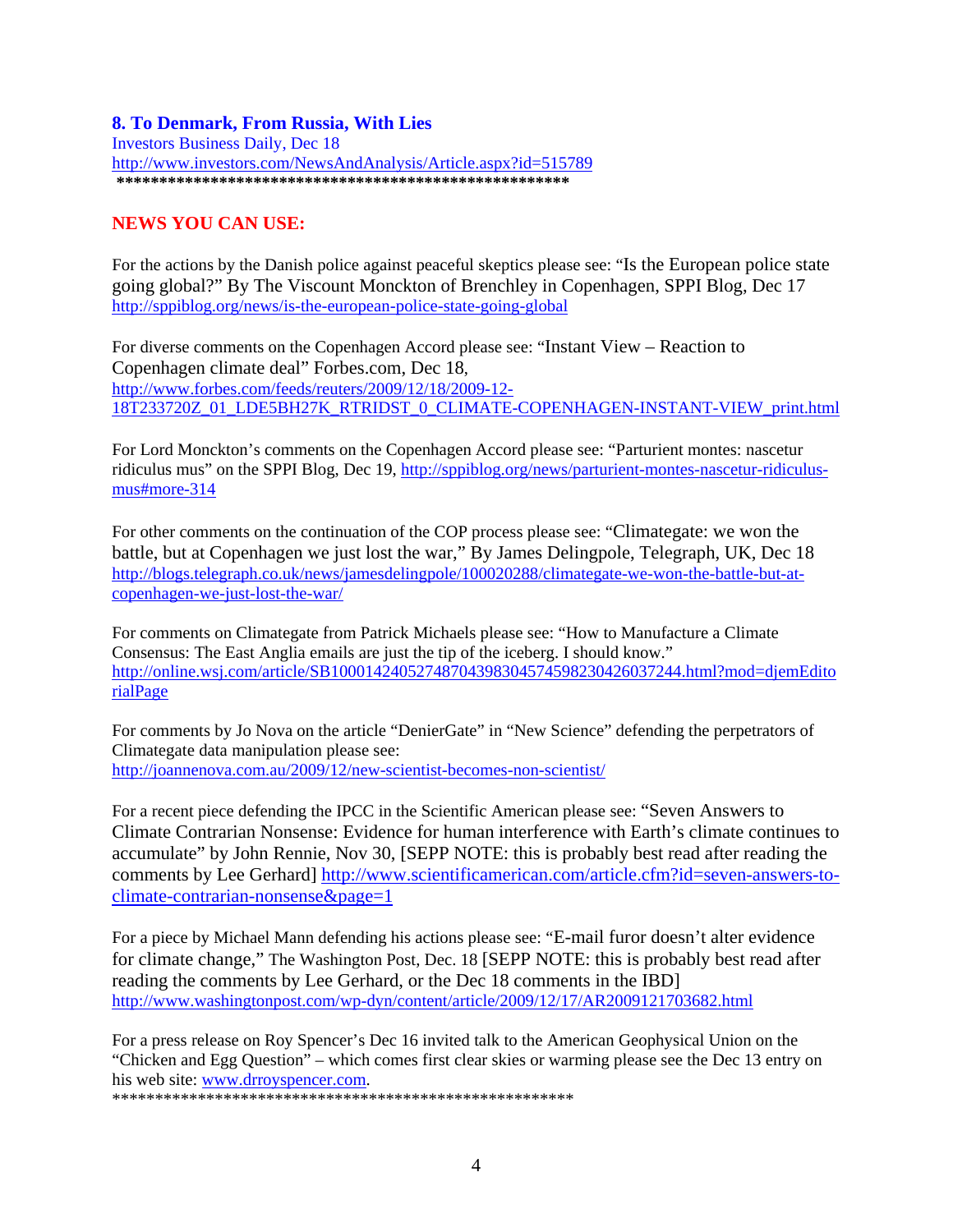### **BELOW THE BOTTOM LINE**

CFACT, a group of climate realists, pulled a Greenpeace trick on Greenpeace. Please see: "CFACT drops the banner on Greenpeace ships in daring land and sea raids. Activists tag Greenpeace Rainbow Warrior with 'Propaganda Warrior' banner; Artic Sunrise hit with 'Ship of Lies' banner earlier in the day." With photos, Dec 16. http://cfact.org/a/1674/CFACT-drops-the-banner-on-Greenpeace-ships-in-daring-landand-sea-raids

For cutting edge research on possible effects of climate change on stink bugs please see: "Indirect effects of temperature on stink bug fitness via maintenance of gut-associated symbionts," [H/t SFS] http://aem.asm.org/cgi/content/abstract/AEM.02034-09v1?ct

We conclude this TWTW with part of a statement on the Copenhagen Conference by Mr. Viv Forbes, Chairman, Carbon Sense Coalition, Australia:

"The Global Warming Industry will also be there, creating scares, drowning polar bears, melting ice, generating publicity, demanding handouts, seeking exemptions, defending paper credits, and pushing for subsidies and special deals.

"And of course we will have battalions of largely gullible and fawning media, many also from government media monoliths touring on the tab of the tax payers.

"We are told that Australian tax payers have sent 114 official delegates there, all concerned to reduce our consumption of carbon fuels.

"If they are fair dinkum, they should all lead by example, use Green Energy, and walk home." **##################################** 

**1. Comments by Lee C. Gerhard, Geologist, IPCC reviewer, December 16, 2009**  These important comments should be kept in mind when reading articles about climate issues. [Note: these comments are now posted on the ICECAP web site: http://www.icecap.us/]

It is crucial that scientists are factually accurate when they do speak out, that they ignore media hype and maintain a clinical detachment from social or other agendas. There are facts and data that are ignored in the maelstrom of social and economic agendas swirling about Copenhagen. Greenhouse gases and their effects are well-known. Here are some of things we know:

• The most effective greenhouse gas is water vapor, comprising approximately 95 percent of the total greenhouse effect.

• Carbon dioxide concentration has been continually rising for nearly 100 years. It continues to rise, but carbon dioxide concentrations at present are near the lowest in geologic history.

• Temperature change correlation with carbon dioxide levels is not statistically significant.

• There are no data that definitively relate carbon dioxide levels to temperature changes.

• The greenhouse effect of carbon dioxide logarithmically declines with increasing concentration. At present levels, any additional carbon dioxide can have very little effect.

We also know a lot about Earth temperature changes: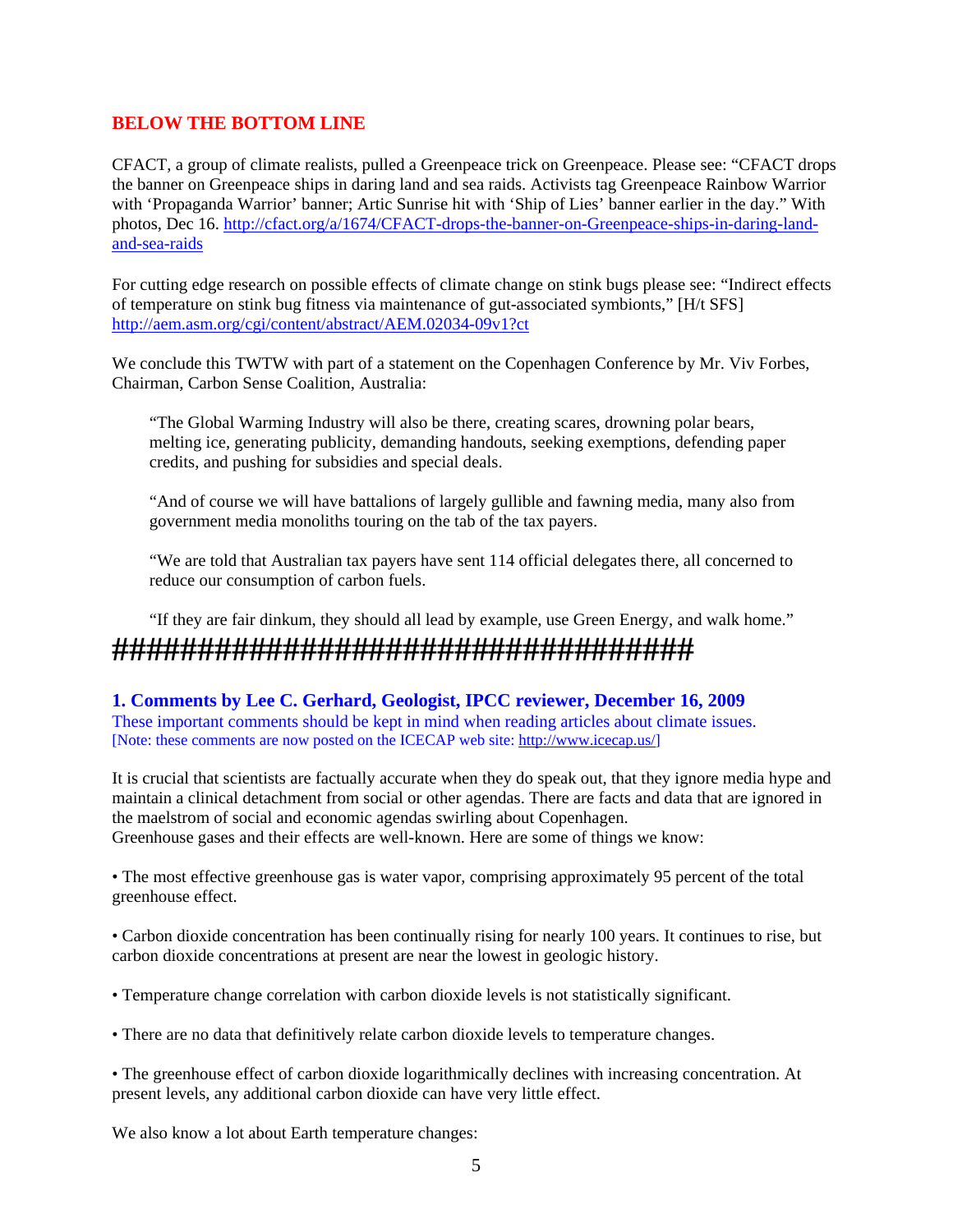• Global temperature changes naturally all of the time, in both directions and at many scales of intensity.

• The warmest year in the U.S. in the last century was 1934, not 1998. The U.S. has the best and most extensive temperature records in the world.

• Global temperature peaked in 1998 on the current 60-80 year cycle, and has been episodically declining ever since. This cooling absolutely falsifies claims that human carbon dioxide emissions are a controlling factor in Earth temperature.

• Voluminous historic records demonstrate the Medieval Climate Optimum (MCO) was real and that the "hockey stick" graphic that attempted to deny that fact was at best bad science. The MCO was considerably warmer than the end of the 20th century.

• During the last 100 years, temperature has both risen and fallen, including the present cooling. All the changes in temperature of the last 100 years are in normal historic ranges, both in absolute value and, most importantly, rate of change.

Contrary to many public statements:

• Effects of temperature change are absolutely independent of the cause of the temperature change.

• Global hurricane, cyclonic and major storm activity is near 30-year lows. Any increase in cost of damages by storms is a product of increasing population density in vulnerable areas such as along the shores and property value inflation, not due to any increase in frequency or severity of storms.

• Polar bears have survived and thrived over periods of extreme cold and extreme warmth over hundreds of thousands of years extremes far in excess of modern temperature changes.

• The 2009 minimum Arctic ice extent was significantly larger than the previous two years. The 2009 Antarctic maximum ice extent was significantly above the 30-year average. There are only 30 years of records.

• Rate and magnitude of sea level changes observed during the last 100 years are within normal historical ranges. Current sea level rise is tiny and, at most, justifies a prediction of perhaps ten centimeters rise in this century.

The present climate debate is a classic conflict between data and computer programs. The computer programs are the source of concern over climate change and global warming, not the data. Data are measurements. Computer programs are artificial constructs.

Public announcements use a great deal of hyperbole and inflammatory language. For instance, the word "ever" is misused by media and in public pronouncements alike. It does not mean "in the last 20 years," or "the last 70 years." "Ever" means the last 4.5 billion years.

For example, some argue that the Arctic is melting, with the warmest-ever temperatures. One should ask, "How long is ever?" The answer is since 1979. And then ask, "Is it still warming?" The answer is unequivocally "No." Earth temperatures are cooling. Similarly, the word "unprecedented" cannot be legitimately used to describe any climate change in the last 8,000 years. **\*\*\*\*\*\*\*\*\*\*\*\*\*\*\*\*\*\*\*\*\*\*\*\*\*\*\*\*\*\*\*\*\*\*\*\*\*\*\*\*\*\*\*\*\*\*\*\***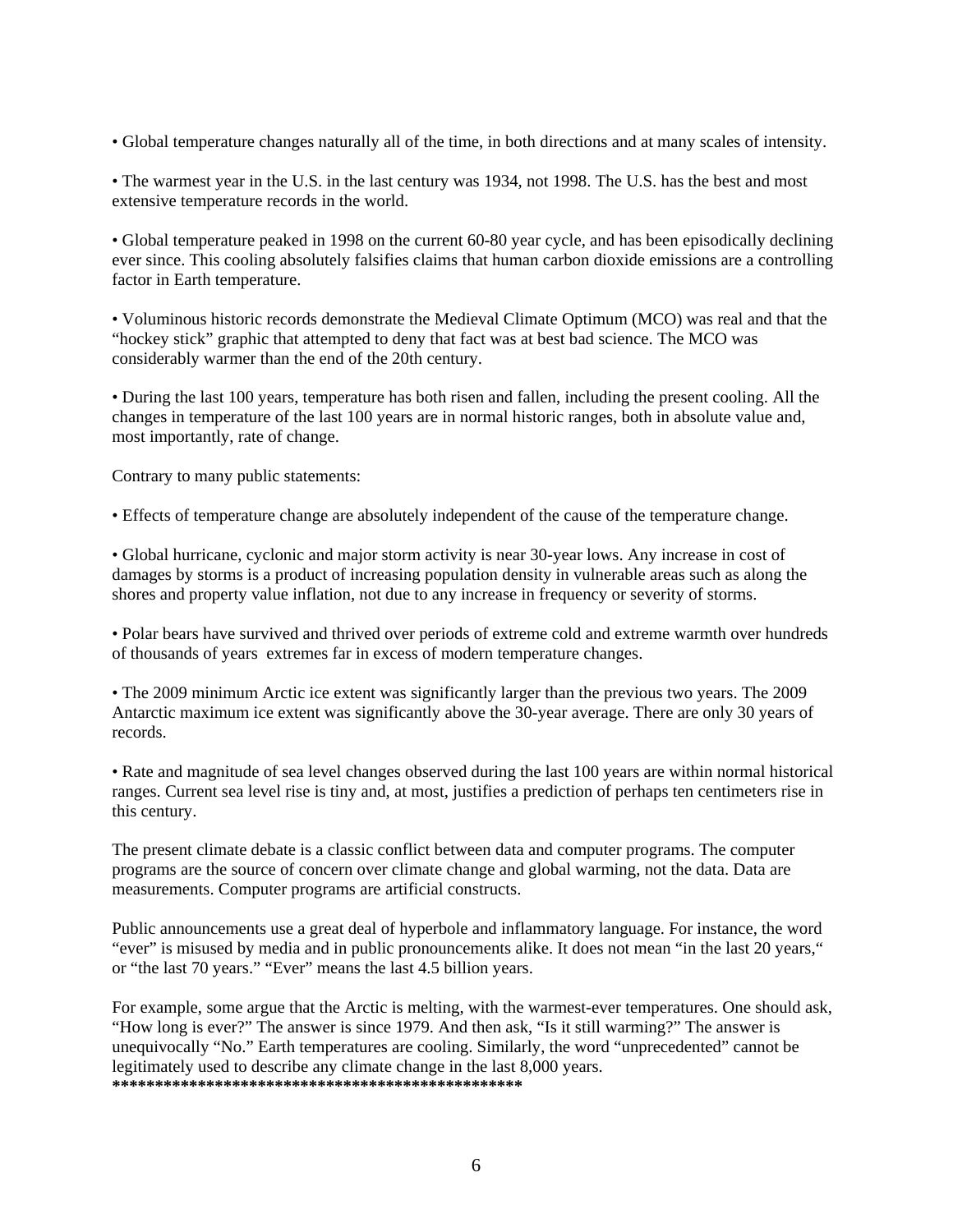#### **2. The Copenhagen (CHP) Debacle – An (almost) eye-witness account.**

By S. Fred Singer, Dec 19. *SFS spent the first week of COP-15 in CHP and avoided the protests, the violence, and the weather of the second week.* 

President Obama called it "an unprecedented breakthrough" but CPH failed to achieve its hoped-for goal: an extension of the Kyoto Protocol (which expires in 2012) to cover all nations, with tough mandated emission targets for all greenhouse (GH) gases, and especially for CO2. He noted that the agreement was merely a political statement and not a legally binding treaty and might not need ratification by the entire conference. Indeed, the Conference of the Parties (COP) merely agreed to "take note" of the final document, named the Copenhagen Accord

The Accord commits neither industrialized nor developing nations to firm targets for midterm or longterm GH gas emissions reductions. The Accord is nonetheless significant in that it codifies the commitments of individual nations to act on their own. Europe may undertake such commitments; the matter is in doubt for the US; China, India, Brazil are unlikely to do so.

According to the NYT, the Accord provides a system for monitoring and reporting progress toward those national pollution-reduction goals, a compromise on an issue over which China bargained hard. It also calls for hundreds of billions of dollars to flow from wealthy nations to those countries alleged to be most vulnerable to a changing climate. And it sets a goal of limiting the global temperature rise to 2 degrees Celsius above pre-industrial levels by 2050 (what hubris!). If one were to believe the climate science of the IPCC, this implies deep cuts in emissions over the next four decades.

The Accord leaves the implementation of its provisions uncertain. It is likely to undergo many months, perhaps years, of additional negotiations before it emerges in any internationally enforceable form – if ever. The 192 delegations and their backups and hangers-on have simply assured themselves of lifetime cushy jobs, interesting travel with stays at expensive hotels, and generous pensions – all at taxpayers' expense. Guess which country pays most of this multi-billion-dollar bill?

Opponents said the Accord, which holds out the prospect of \$100 billion in annual aid for developing nations, was too weak. An acrimonious final session hit a low point when a Sudanese delegate said the plan in Africa would be like the Holocaust by causing more deadly floods, droughts, mudslides, sandstorms and rising seas. "The developed countries have decided that damage to developing countries is acceptable," he told reporters, saying that the 2-degree target would "result in massive devastation to Africa and small island states." He and many other representatives of the most vulnerable countries wanted a target of 1.5 degrees. The document "is a solution based on the same very values, in our opinion, that channeled six million people in Europe into furnaces," said Sudan's Lumumba Stanislaus Dia-ping. "The reference to the Holocaust is, in this context, absolutely despicable," said Anders Turesson, chief negotiator of Sweden.

It is highly unlikely that Congress will cover the financial promises of President Obama and Secretary of State Hillary Clinton. The US public is already skeptical about human-caused global-warming disasters. The climate has not warmed for more than a decade. The natural rise in sea levels has not accelerated. There is no great feeling of "climate guilt." Since increased CO2 levels benefit agriculture around the globe, maybe money is owed to industrialized nations. Perhaps we should all thank China for putting more CO2 into the atmosphere.

Yet the idea seems to persist that "climate change is one of the greatest challenges of our time" – all based on the IPCC science that is being undermined by recent revelations from the e-mails of ClimateGate. The investigations now being started will likely confirm the "axis of evil," stretching from East Anglia University to Penn State, and extending to the NSF-supported National Center for Atmospheric Research (NCAR) in Boulder and DOE's Lawrence Livermore National Laboratory (LLNL). This axis has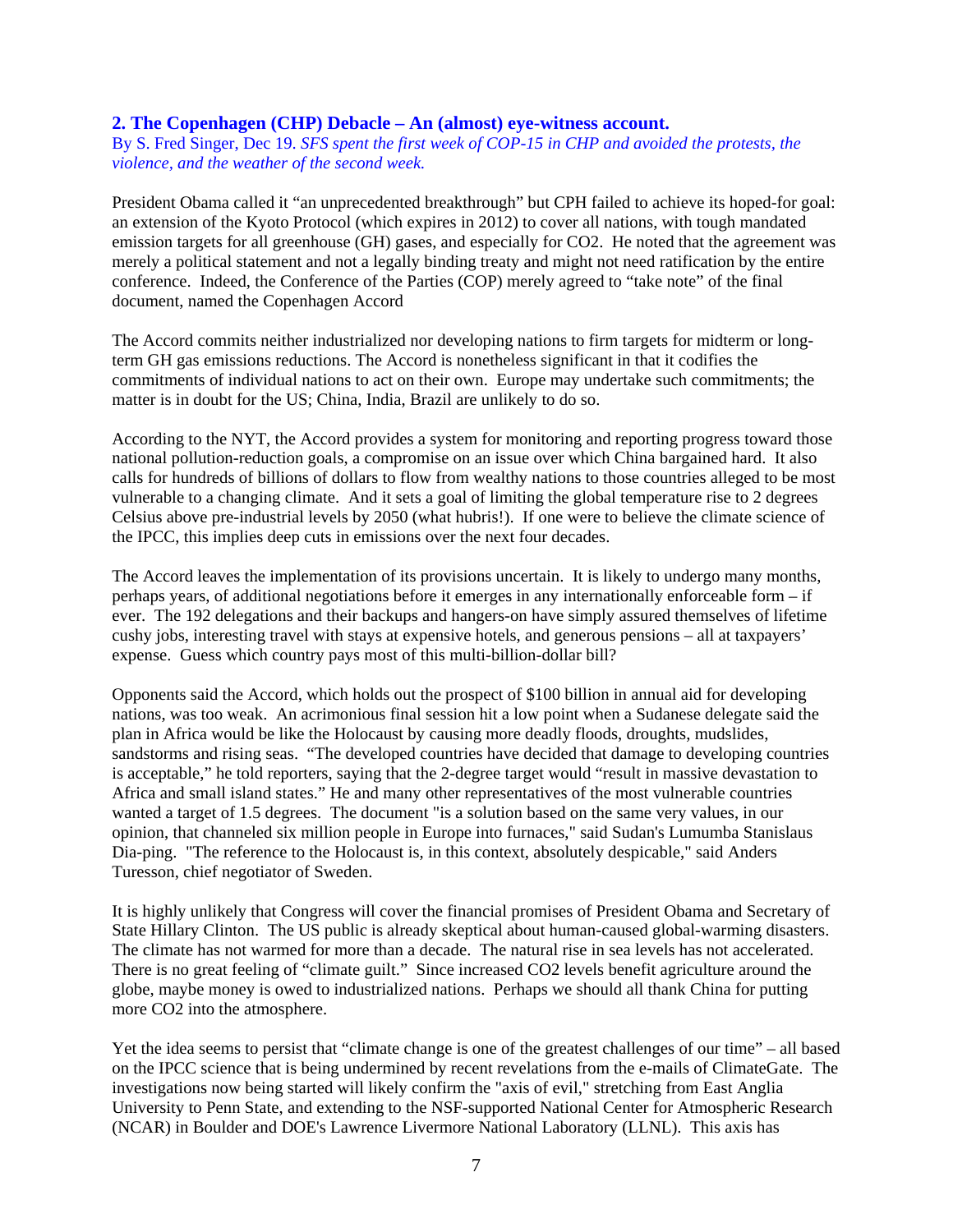produced a perversion of the climate science on which the US government has lavished some \$20 billion in the past decade; it could lead to wasteful multi-trillion expenditures that accomplish absolutely nothing.

Of course, those of us involved in NIPCC (Non-governmental International Panel on Climate Change) or familiar with its Summary Report ("Nature, not human activity, rules the climate") are not surprised. Climate "realists" have long suspected the frauds being uncovered in ClimateGate and had already discounted the conclusions of the IPCC.

The main problem now may be to overcome the vested interests that profit from climate scares: The bankers and brokers who plan to make billions from "cap and trade," the 'alternative energy' crowd that depends on fat government subsidies, the bureaucrats angling for more power and prestige. And then there are those whose objectives are ideological: World governance, income redistribution, collectivism and opposition to free enterprise.

It is interesting to contemplate that the real cause of the debacle of Copenhagen was the extremism of environmental NGOs who pitted developing nations against industrialized nations – simply because the zealots hate industry, capitalism, and economic growth – the only realistic cures to global poverty. Maybe we should thank these NGOs for what they accomplished: The failure of CPH may some day be remembered as the turning point in history that saved the world from economic ruin and loss of freedom. \*\*\*\*\*\*\*\*\*\*\*\*\*\*\*\*\*\*\*\*\*\*\*\*\*\*\*\*\*\*\*\*\*\*\*\*\*\*\*\*\*\*\*\*\*\*\*\*

### **3. Climate Summit Ends With Deal**

By Alessandro Torello and Stephen Power, Wall Street Journal, Dec 19 http://online.wsj.com/article/SB126112727324796837.html?mod=djemalertNEWS

The White House said Friday that U.S. President Barack Obama, Chinese Premier Wen Jiabao, Indian Prime Minister Manmohan Singh and South African President Jacob Zuma reached a "meaningful agreement" for combating climate change. The deal was described by an administration official as "not sufficient to combat the threat of climate change but it's an important first step."

The White House official said developed and developing countries have agreed to listing their national actions and commitments to reduce greenhouse gas emissions. There will be a mechanism to funnel money to help developing nations pay for technology and projects to cope with the affects of climate change, such as rising sea levels.

The agreement sets a target of two degrees Celsius for the increase in global temperatures. Countries are supposed to provide information on the implementation of actions to cut carbon dioxide emissions through national communications, with provisions for international consultations and analysis under clearly defined guidelines, the official said.

Details of the language on verification of steps to curb greenhouse gases – which could be critical to political acceptance of the agreement in Congress – weren't immediately available. The so-called transparency issue was a critical stumbling block in discussions between the U.S. and China.

The administration official said "no country is entirely satisfied with each element but this is a meaningful and historic step forward and a foundation from which to make further progress."

Earlier Friday, Mr. Obama met with Russian President Dmitry Medvedev and the two leaders indicated they are close to agreement on a new arms-reduction treaty.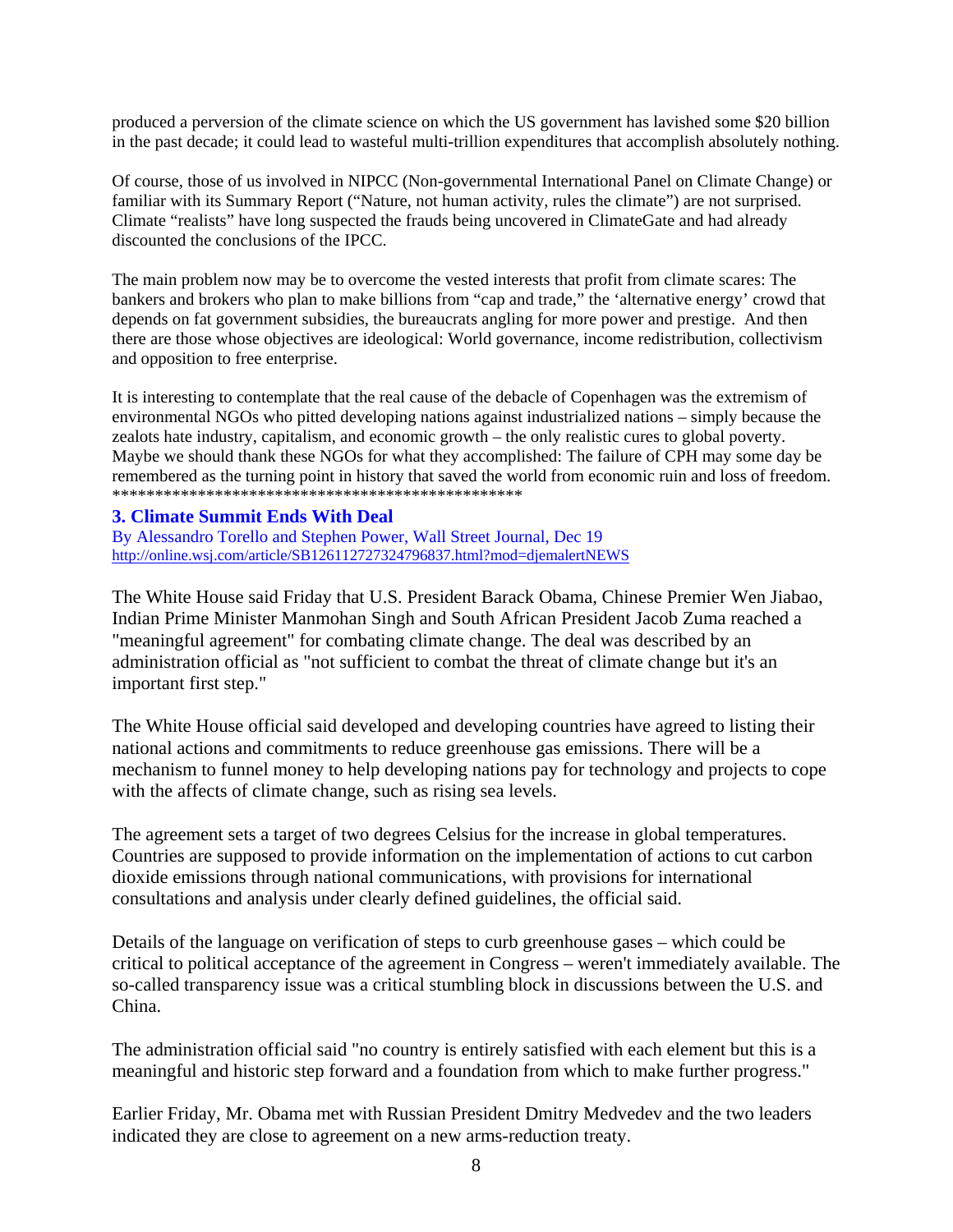But on the climate issue, disagreements over fundamental issues continued into the evening Friday, despite efforts by the Danes and others to broker compromises.

"It is now clear there won't be a comprehensive accord," Italy's Environment Minister Stefania Prestigiacomo said. "There will be a text that refers to next year for a comprehensive agreement," she said.

A draft agreement circulated Friday said cuts in greenhouse-gas emissions by 50% by 2050 from 1990 levels are required according to science to keep the earth temperature increase below two degrees Celsius, according to a text reviewed by Dow Jones Newswires.

But agreements on specifics eluded representatives of more than 190 nations at the summit.

Rich countries should commit to reduce their CO2 emissions by at least 80% by 2050, the draft states.

The draft also drops a previous 2010 deadline for achieving a legally binding treaty to fight global warming.

Draft texts are emerging from a meeting of world leaders at the United Nations-sponsored conference on climate change, in a last-minute effort to hammer out a deal after two weeks of inconclusive talks by lower officials.

Earlier Friday, Mr. Obama said "time is running out" to salvage a deal to curb emissions of heattrapping gases, as he and China's Mr. Wen "made progress" in an earlier private meeting.

But Mr. Obama warned that the U.S. is prepared to walk away from the talks empty-handed, rather than accept a "hollow victory" in which developing nations refuse to allow their own emissions controls to be monitored.

"These discussions have taken place for two decades, and we have very little to show for it other than an increase and an acceleration in the climate-change phenomenon," Mr. Obama said.

The White House later said that Messrs. Obama and Wen met for 55 minutes in a room at the Bella Center, and "made progress" in discussions toward a climate accord. The meeting ended at 1:35 p.m. Copenhagen time, the White House said.

A White House official said the discussion was constructive and that the two leaders asked negotiators to meet with each other, and with other countries, to see if an agreement could be reached. "They took a step forward and made progress," the White House official said. He said that the hope is to reach an agreement Friday.

Mr. Obama's speech appeared to only underscore the deep divisions that have stalled negotiations for the past two weeks. It came shortly after a last-ditch meeting with more than a dozen world leaders, in which he and his counterparts tried to find consensus on emissions targets they could commit to; financing to help poor countries respond to climate change; and a way to verify one another's emissions-related pledges.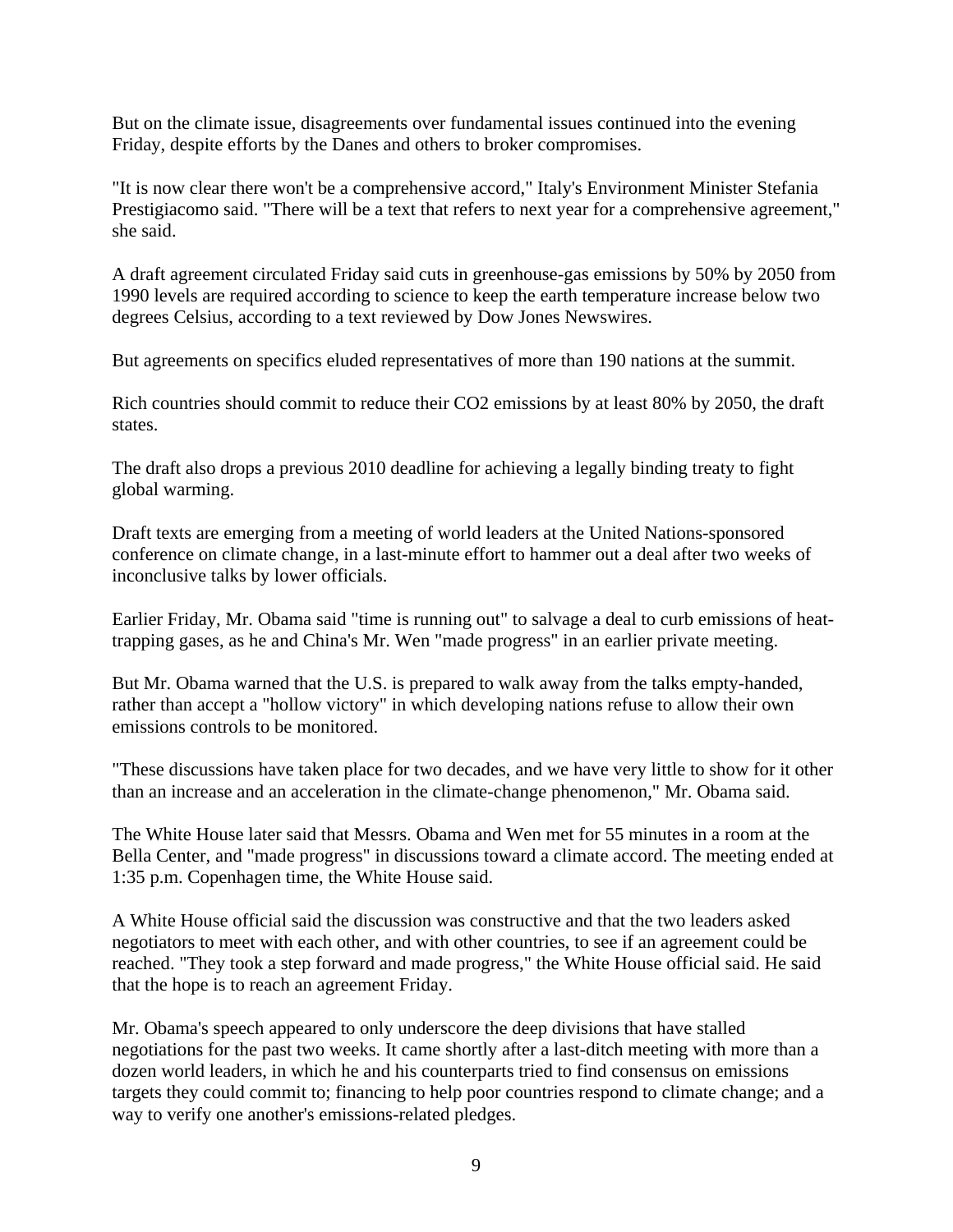But with the clock ticking down, Mr. Obama and his counterparts appeared far from the "meaningful" agreement that the White House had said was possible only a few weeks ago.

Mr. Obama was one of several heads of state addressing the conference early Friday afternoon. His speech followed remarks by Mr. Wen, and Brazilian President Luiz Inácio Lula da Silva, and ahead of addresses by Russian President Dmitry Medvedev and Indian Prime Minister Manmohan Singh

With the exception of Mr. Lula -- who announced Brazil's willingness to contribute to the fight against climate change in the poorest, most vulnerable countries -- none of the world leaders who spoke as of 1 p.m. local time had offered any major new commitments related to controlling their greenhouse-gas emissions. Instead, they largely repeated what have been their government's talking points.

Mr. Wen reiterated his country's pledge to reduce the emissions intensity of China's economy by 40% to 45% by 2020. But citing the estimated 150 million Chinese living below the poverty line, and his country's reliance on coal, he said his country would refuse to commit to a legally binding accord.

"We are confronted by special difficulties in emissions reductions," Mr. Wen said.

As the world's s two largest greenhouse-gas emitters, China and the U.S. are pivotal to any longterm deal to halt the atmospheric build-up of such gases. Throughout the conference, however, the two nations have been locked in a standoff over the Obama administration's insistence that agreements developing nations commit to be subject to some form of international review and monitoring -- an idea that strikes many developing nations' as impinging on their sovereignty.

Early reaction from delegates, environmentalists and relief groups to the leaders' speeches -- and particularly to President Obama's remarks -- was cool.

"This is disappointing," said Barr Bibobru Bello Orubebe, a member of the Nigerian delegation. "We expected Obama to provide leadership. But instead, he just keeps insisting on monitoring, and that intrudes or even undermines our sovereignty."

Environmentalists expressed disappointment that Mr. Obama didn't declare that passage of legislation capping U.S. emissions would be first priority once the U.S. Senate concludes a months-long debate over health-care legislation.

Environmentalists expressed disappointment that Mr. Obama didn't declare that passage of legislation capping U.S. emissions would be first priority once the U.S. Senate concludes a months-long debate over health-care legislation.

"The only way the world can be sure the U.S. is standing behind its commitments is for the president to clearly state that climate change will be his next top legislative priority," said World Wildlife Fund CEO Carter Roberts.

**\*\*\*\*\*\*\*\*\*\*\*\*\*\*\*\*\*\*\*\*\*\*\*\*\*\*\*\*\*\*\*\*\*\*\*\*\*\*\*\*\*\*\*\*\***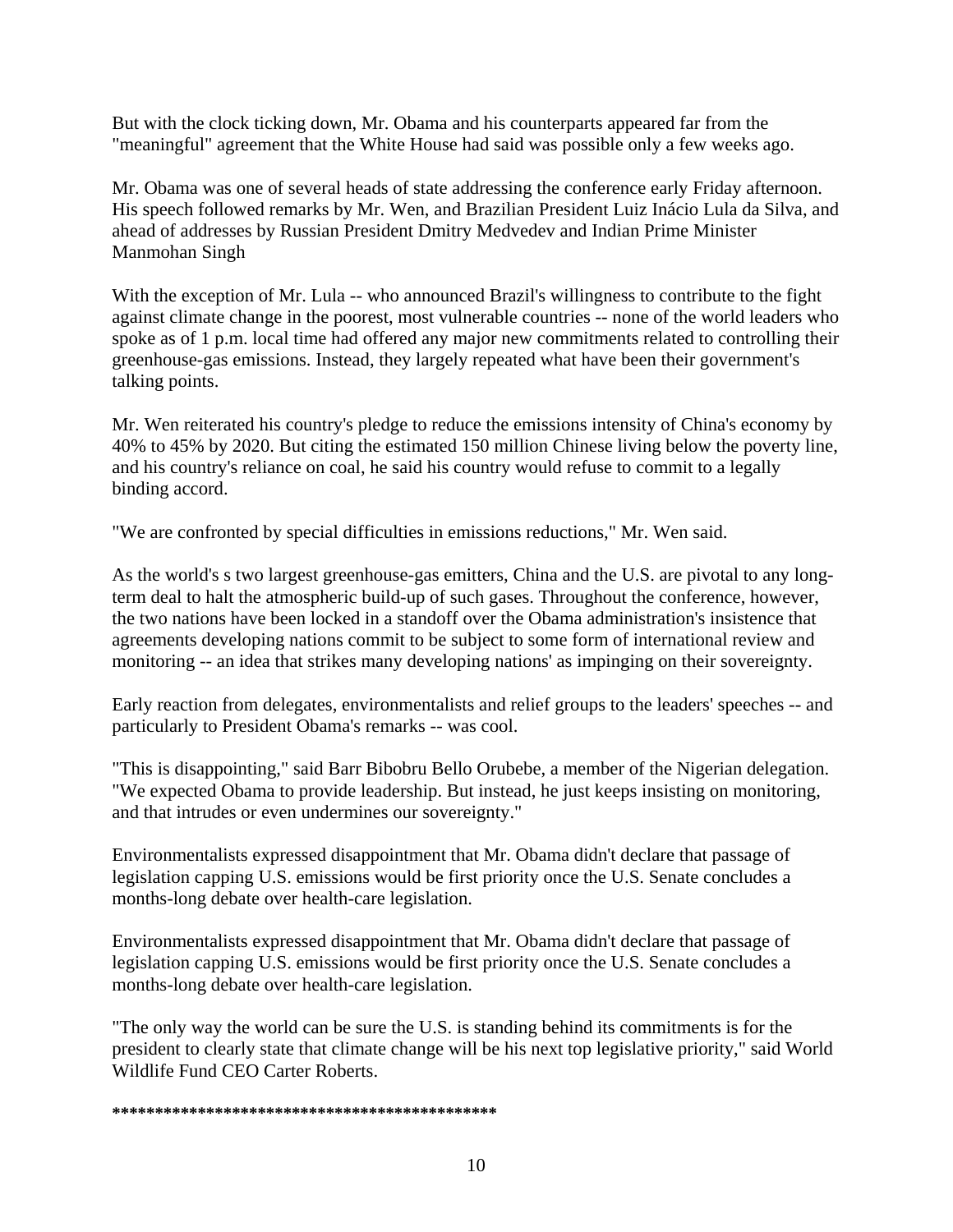#### **4. Copenhagen: Climate Alarmism meets its Waterloo**

By Roger Helmer, MEP (UK- East Midlands - Conservative), Dec 19 To be posted on his blog: http://www.rogerhelmer.com/

History may look back to the 2009 UN COP 15 Conference in Copenhagen as the high-water-mark of the Great Climate Scam. I have been campaigning for climate realism for years, and for much of that time it's seemed like a lost cause: now I believe that the tide is turning.

The ponderous UN process of consensus and acclamation was clearly failing to deliver anything substantive in Copenhagen, so the USA, China and a few other countries cobbled together their own Copenhagen Accord, and presented it to the plenary session on a take it or leave it basis -- you can have our text, or go home empty-handed. But the Accord itself lacks substantive content. No targets, no verification, no legal framework. Just aspirations and wishful thinking. Some weeks ago I predicted that the best they could hope for at Copenhagen was an agreement to keep talking. That, in effect, is what they have achieved.

Of course Obama, and the Chinese PM, and other leaders, were only too aware that any deal they struck in Denmark had to stand the test of their domestic political processes. Obama is clearly very conscious of the difficulties he will have in getting aggressive climate policies through the Senate. He will recall that the USA signed the Kyoto protocol -- but was unable to ratify it. Some of the most aggressive commitments were made by our own Gordon Brown -- happy in the knowledge that he will never have to deliver, but hoping that his legacy of extravagant promises will at least be an embarrassment for the next Conservative government.

And all those leaders are aware (or should be) that a majority of their electorates simply don't believe the doomsters, and certainly aren't prepared to pay the price of mitigation.

This all comes at a time when the scientific case on which alarmism is based is rapidly crumbling. The implications of the leaked CRU memos are sinking in. These were not just a few casual and thoughtless comments in an off moment. No. They are evidence of a deliberate and sustained campaign of misinformation, designed to achieve nothing less than a revolution in global governance. The phrase "Hide the Decline" has come to be a short-hand for the scandal. Yet it is poorly understood. Many commentators seem to think it refers to the decline in mean global temperatures over the last few years. But that decline is admitted (through gritted teeth), even by the alarmists. The decline the e-mails were referring to is much more fundamental.

For temperature records back in the nineteenth century and earlier, scientists have to rely on "proxies", since reliable measurements are not available. These proxies may be tree rings, ice cores, sediment layers or whatever. The issue is the overlap between the proxies and the measurements. In the early and mid twentieth century, the proxy data matched observation pretty well. But in the late 20th century, and especially from 1980, the proxies failed to show the sharp increases which were coming from the measured data (which may have been affected by the Urban Heat Island effect, and by some very creative selection and interpolation). So they decided to "hide the decline" (in the proxy data) by simply switching from proxies to measurements at the best point to support their case.

An honest scientist at this point would have said "We have a conflict in the data sets, and no major policy decisions should be based on our temperature data until this conflict is resolved". But instead they continued to assert the Gospel According to Climate Change, and refused to consider or debate any criticism. The fact is that if the proxies and the measurements disagree, then one or both must be wrong. In which case claims that the rise in temperature is too rapid to be caused by anything other than human action is unsustainable (it was always nonsense -- there are many examples in the records of more rapid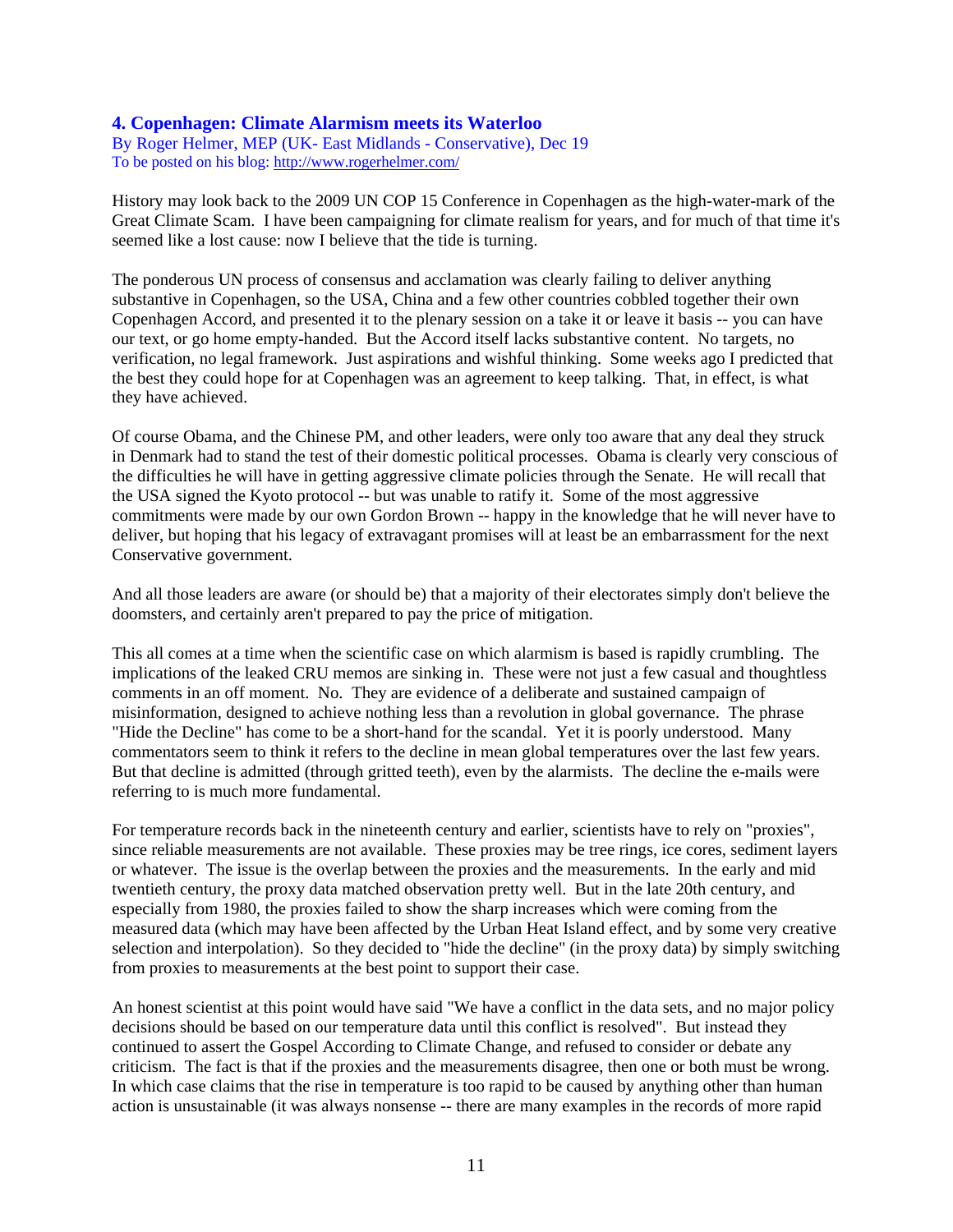natural changes). And claims that we are now experiencing "the warmest climate for a thousand years" cannot be sustained either. It was warmer in 1200.

I believe that the US Congress will now demand an independent statistical analysis of the data. That is the least they can do before they agree to cripple the US economy and pauperise their grandchildren. And the data will not sustain that analysis. We have seen the reluctance of world leaders to commit to major emissions reductions even on the assumption that man-made global warming is an established fact. As they come to realise that it is highly suspect, they will see that they cannot continue to press vastly expensive mitigation policies on their reluctant citizens.

On the BBC news summaries this morning (Dec 19th) the two lead stories were the failure of Copenhagen -- and the disruption of road, rail and air traffic by exceptionally cold weather. Who says that God lacks a sense of humour?

A few years ago, Britain and America were drawn into war on the basis of a "Dodgy Dossier". We are now being invited to undertake an even more expensive project, based on a new Dodgy Dossier, this time from the IPCC. But I suspect that in the end, we will come to our senses and avoid making the same mistake again.

#### \*\*\*\*\*\*\*\*\*\*\*\*\*\*\*\*\*\*\*\*\*\*\*\*\*\*\*\*\*\*\*\*\*\*\*\*\*\*\*\*\*\*\*\*\*\*\*\*\*\*

**5. Copenhagen's Lesson in Limits: And we don't mean carbon limits** Wall Street Journal, Dec 19 http://online.wsj.com/article/SB10001424052748703523504574604130737360364.html?mod=djemEditorialPage

Whatever led President Obama to believe that his personal intercession at the climate-change summit would achieve something major, his very presence in Copenhagen made "a significant breakthrough" a political imperative, no matter how flimsy. And that's exactly what a senior Administration official called a last-ditch deal—details to come—in a media leak as we went to press last evening and the conference headed into overtime.

Mr. Obama's inexplicable injunction yesterday that "the time for talk is over" appears to have produced an agreement to continue talking. The previous 12 days of frantic sound and pointless fury showed that there isn't anything approaching an international consensus on carbon control. What Copenhagen offered instead was a lesson in limits for a White House partial to symbolic gestures and routinely disappointed by reality.

Apparently, the agreement provides "the foundation for an eventual legally binding treaty," but that same "foundation" has been laid many times before. Copenhagen was supposed to deliver "legally binding" limits. However, the successor to the 1997 Kyoto Protocol became a preemptive dead letter because countries like China, Brazil and India said they were unwilling to accept anything that depressed their economic growth.

No doubt under the agreement China will continue to get a free climate pass despite its role as the world's No. 1 emitter. At Copenhagen the emerging economies nonetheless proved skilled at exploiting the West's carbon guilt, and in exchange for the nonconcession of continuing to negotiate next year, or the year after that, they'll receive up to \$100 billion in foreign aid by 2020, with the U.S. contributing the lion's share.

We can't wait to hear Mr. Obama tell Americans that he wants them to pay higher taxes so the U.S. can pay China to become more energy efficient and thus more economically competitive.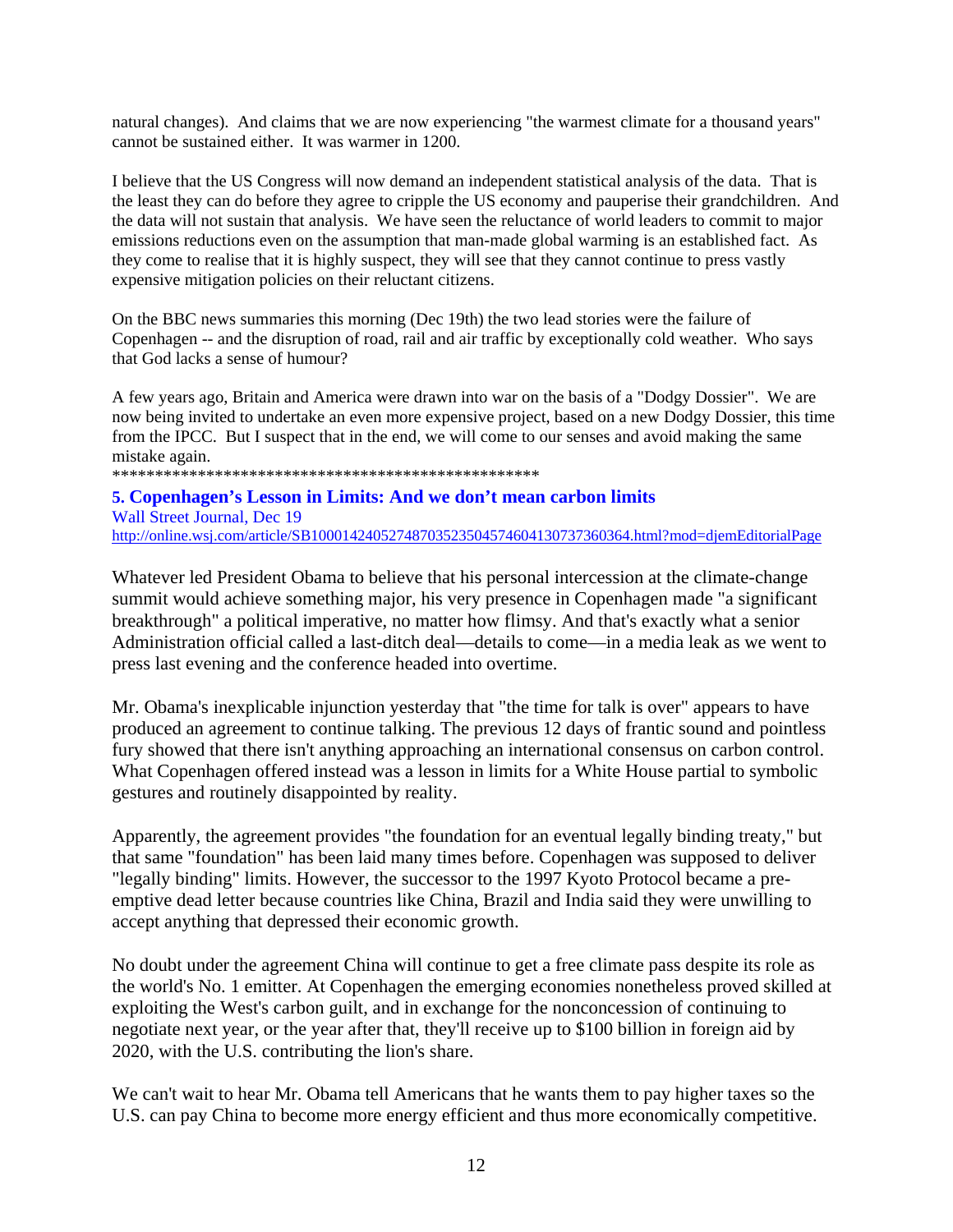Copenhagen also got hung up on whether countries (especially China) will be "transparent" about whether they are meeting their anticarbon commitments, and the Administration claims to be satisfied with whatever verification pact was struck. Yet nearly every country that ratified Kyoto cheats on it today. Honest carbon accounting would also impede programs like the corrupt "clean development mechanism," where European consumers end up paying Chinese companies for emissions reductions that either aren't real or would have happened anyway. At least Copenhagen's talk did less tangible harm.

#### \*\*\*\*\*\*\*\*\*\*\*\*\*\*\*\*\*\*\*\*\*\*\*\*\*\*\*\*\*\*\*\*\*\*\*\*\*\*\*\*\*\*\*\*\*\*\*\*

**6. Obama praises a climate flop: Copenhagen talks end with dud of a deal**  By Charles Hurt, The New York Post, Dec 19 [H/t Francois Guillaumat] http://www.nypost.com/p/news/international/obama\_praises\_NuPTfoiIjqtEu92UmDiwaP#ixzz0a8ZXcS9G

WASHINGTON -- After a day spent frantically darting around Copenhagen trying to locate world leaders, getting snubbed by China's premier and crashing a meeting where he had initially been kept out, President Obama heralded a last-minute, largely toothless UN global-warming summit deal that drew fast fire from all sides as a sham.

Almost no one was happy with the outcome of the two-week confab and even the president, who was slammed by liberals and Republicans alike, along with other world leaders, admitted that the pact doesn't legally commit any of the nations involved -- the point of the summit in the first place.

Obama may become known as "the man who killed Copenhagen," said Greenpeace US head Phil Radford, one of many activists to rap the president for the flimsy agreement with India, South Africa, Brazil and China, which thwarted the president throughout the conference.

The deal, which would have to be accepted by all nations to be adopted, asks all parties to list how they'll cap emissions by set amounts, among other general goals.

But critics say it pushes any legally binding steps into the future.

It was roundly blasted as a farce from all quarters.

"The president has wrecked the UN and he's wrecked the possibility of a tough plan to control global warming," said Bill McKibbon of the progressive group 350.org. "It may get Obama a reputation as a tough American leader, but it's at the expense of everything progressives have held dear."

Friends of the Earth tore into the pact as well. "Climate negotiations in Copenhagen have yielded a sham agreement with no real requirements for any countries," the group said in a statement. "This is not a strong deal or a just one -- it isn't even a real one."

Despite the liberal outrage, Democratic House Speaker Nancy Pelosi boosted the president by saying he fostered the "critical" deal, which British Prime Minister Gordon Brown called a "a big step forward."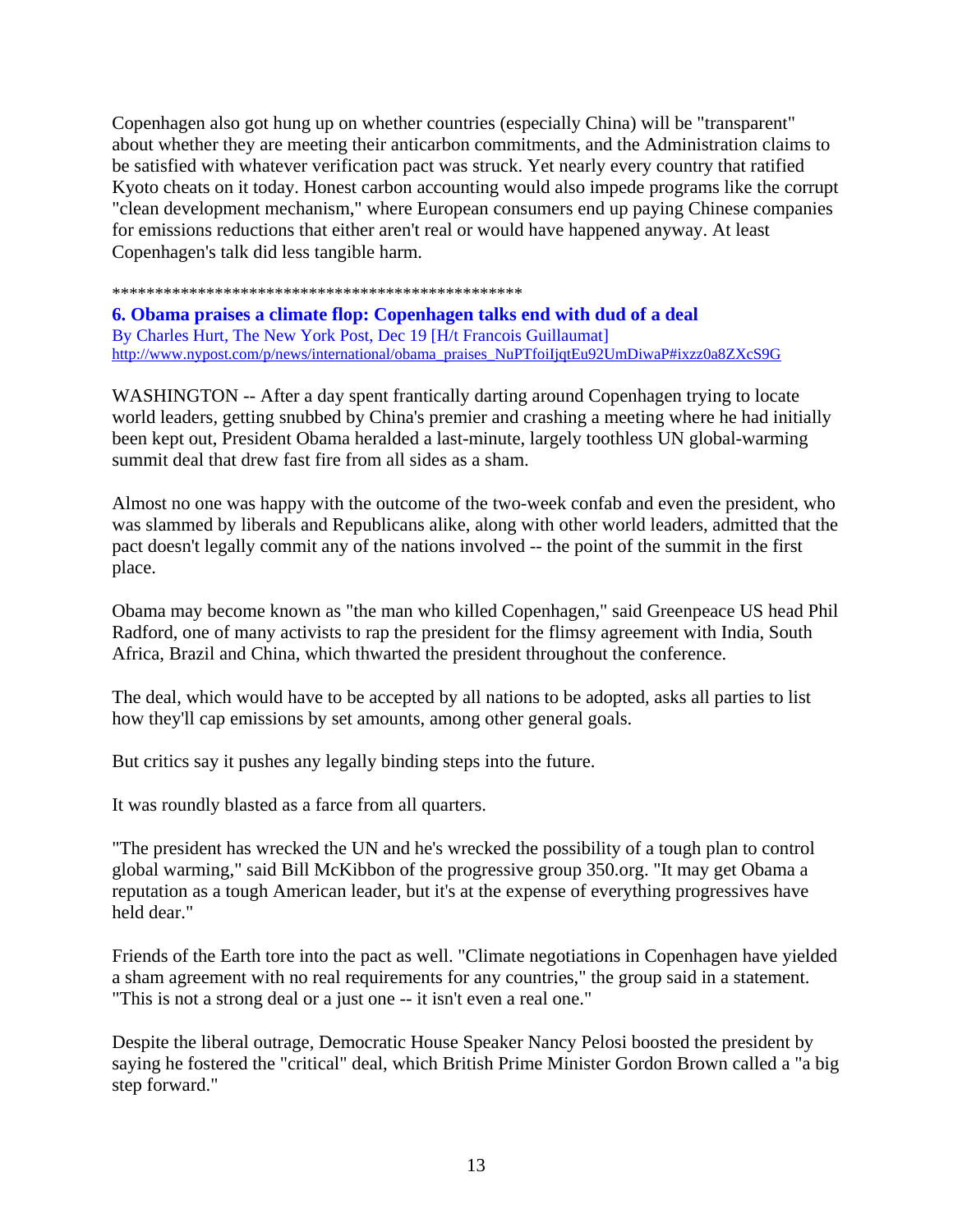But some world leaders couldn't swallow the agreement, including German Chancellor Angela Merkel, who said she had hoped all nations would promise deeper cuts in emissions, mainly from burning fossil fuel.

"The decision has been very difficult for me," she said.

And leaders of poorer nations called the deal a "disaster."

In fact, Sudan's Lumumba Stanislaus Di-aping said the plan "is a solution based on the same very values, in our opinion, that channeled six million people in Europe into furnaces."

The conservative Club for Growth offered tongue-in-cheek applause for Obama.

"Like most Americans, I feared President Obama went to Copenhagen to sign a binding, jobkilling, economic suicide pact," said the group's president, Chris Chocola.

The deal came after a long day of testy negotiations and surprisingly dire pleadings by Obama.

"I come not to talk, but to act," the visibly irritated president told negotiators on the last day of the two-week conference. "The time for talk is over."

White House aides described an extraordinary scene of desperation and disarray during the final hours of negotiations in Copenhagen.

Obama and his team were prepared to give up hope for a broad deal after hearing that leaders of India, Brazil and other key nations -- along with much of the entire Chinese delegation -- had already left for the airport.

But that wasn't the case.

Instead, Chinese Premier Wen Jiabao insultingly skipped a high-level meeting in the morning, leaving Obama and other world leaders negotiating with a lower-level government official.

Wen later attend a meeting with President Lula de Silva of Brazil as well as the leaders of India and South Africa. Obama decided he wanted to go, and was forced to barge into the meeting.

"Mr. Premier, are you ready to see me? Are you ready?" the exasperated Obama inquired loudly from the conference-room door, in front of the press and other world leaders who had already gathered.

"We can't get into the room to look at it," explained one of the advance officials. "They're all having a meeting."

There wasn't even a seat for Obama.

"The president walks in and by the time I finally push through I hear the president say, 'There aren't any seats,' " explained one of the officials. "And the president says, 'No, no, don't worry, I'm going to go sit by my friend Lula,' and says, 'Hey, Lula,' " the advance official said.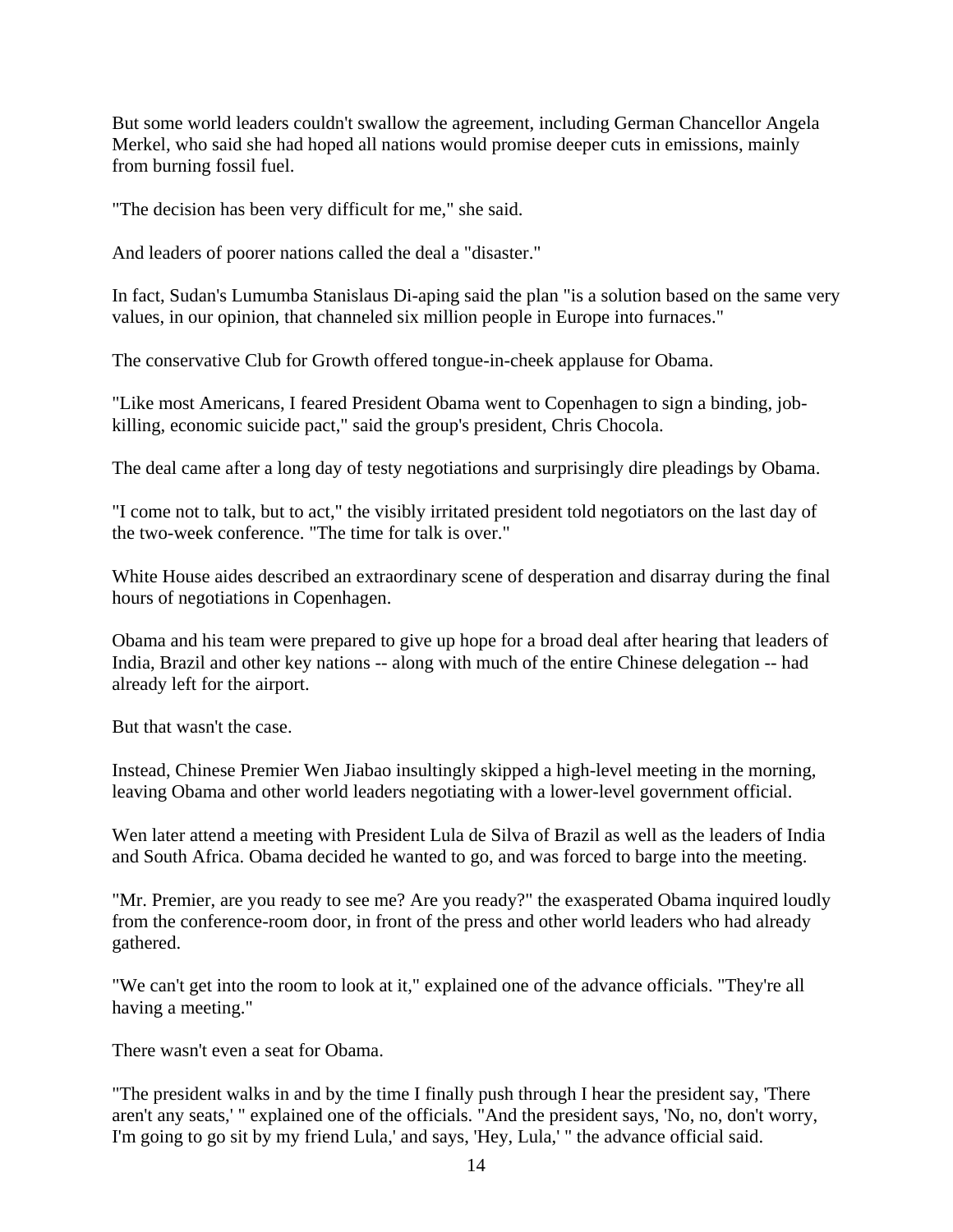Obama walked over, moved a chair beside the Brazilian leader and took a seat.

He later tried to put a positive spin on the meeting, saying a "meaningful and unprecedented breakthrough" had been reached. "We have come a long way, but we have much further to go," the president said.

And although officials called it a "meaningful agreement," UN officials acknowledged it would not do enough to combat the threat they say is posed by global warming.

Others derided the conference as a failure that did little more than provide Third World dictators like Venezuela's Hugo Chavez and Zimbabwe's Robert Mugabe a platform for again bashing the United States.

\*\*\*\*\*\*\*\*\*\*\*\*\*\*\*\*\*\*\*\*\*\*\*\*\*\*\*\*\*\*\*\*\*\*\*\*\*\*\*\*\*\*\*\*\*\*

**7. Russia affected by Climategate**  Comments in Russian Newspapers RIANOVOSTI, Dec 16, http://en.rian.ru/papers/20091216/157260660.html

A discussion of the November 2009 Climatic Research Unit e-mail hacking incident, referred to by some sources as "Climategate," continues against the backdrop of the abortive UN Climate Conference in Copenhagen (COP15) discussing alternative agreements to replace the 1997 Kyoto Protocol that aimed to combat global warming.

The incident involved an e-mail server used by the Climatic Research Unit (CRU) at the University of East Anglia (UEA) in Norwich, East England. Unknown persons stole and anonymously disseminated thousands of e-mails and other documents dealing with the globalwarming issue made over the course of 13 years.

Controversy arose after various allegations were made including that climate scientists colluded to withhold scientific evidence and manipulated data to make the case for global warming appear stronger than it is.

Climategate has already affected Russia. On Tuesday, the Moscow-based Institute of Economic Analysis (IEA) issued a report claiming that the Hadley Center for Climate Change based at the headquarters of the British Meteorological Office in Exeter (Devon, England) had probably tampered with Russian-climate data.

The IEA believes that Russian meteorological-station data did not substantiate the anthropogenic global-warming theory.

Analysts say Russian meteorological stations cover most of the country's territory, and that the Hadley Center had used data submitted by only 25% of such stations in its reports.

Over 40% of Russian territory was not included in global-temperature calculations for some other reasons, rather than the lack of meteorological stations and observations.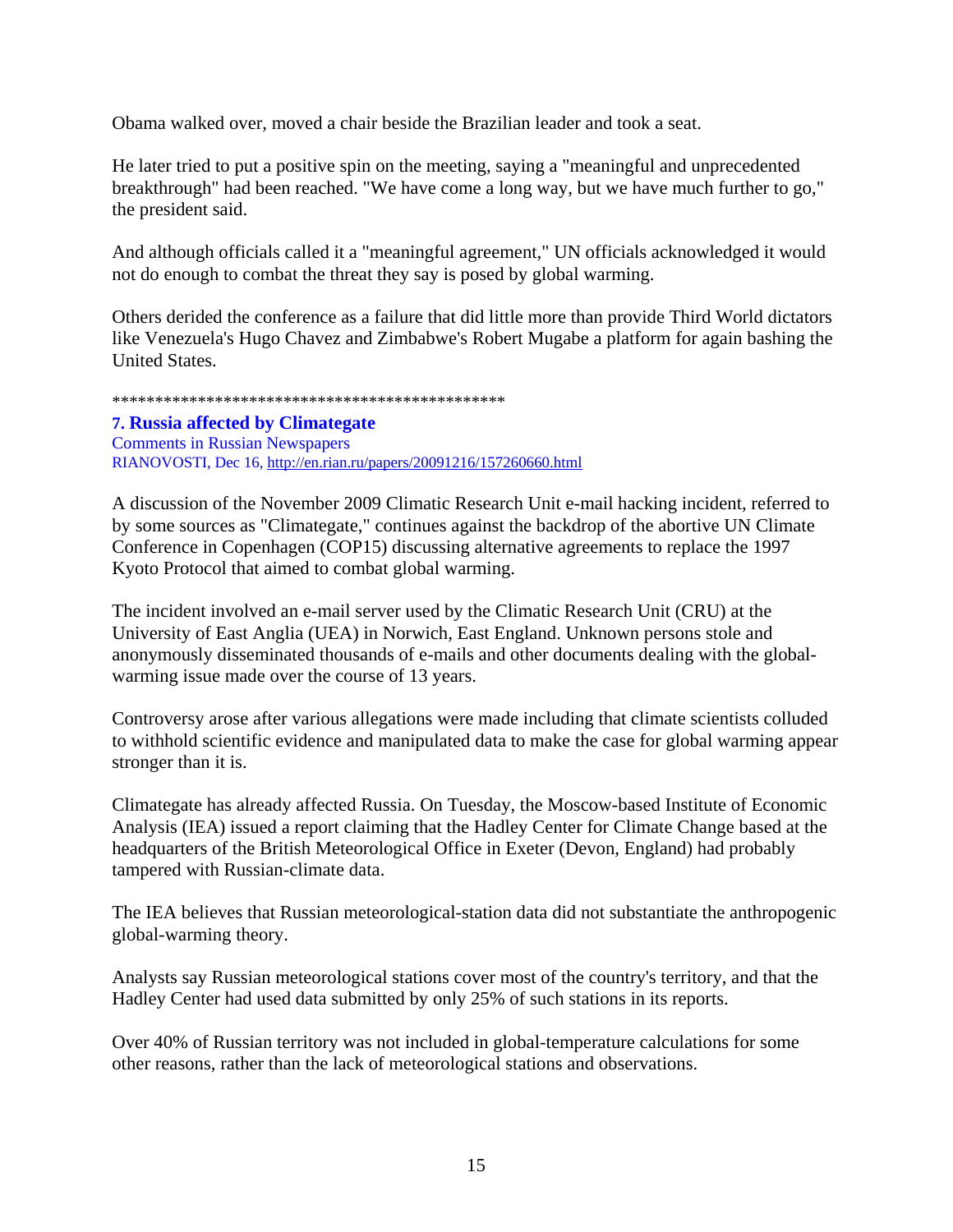The data of stations located in areas not listed in the Hadley Climate Research Unit Temperature UK (HadCRUT) survey often does not show any substantial warming in the late 20th century and the early 21st century.

The HadCRUT database includes specific stations providing incomplete data and highlighting the global-warming process, rather than stations facilitating uninterrupted observations.

On the whole, climatologists use the incomplete findings of meteorological stations far more often than those providing complete observations.

IEA analysts say climatologists use the data of stations located in large populated centers that are influenced by the urban-warming effect more frequently than the correct data of remote stations.

The scale of global warming was exaggerated due to temperature distortions for Russia accounting for 12.5% of the world's land mass. The IEA said it was necessary to recalculate all global-temperature data in order to assess the scale of such exaggeration.

Global-temperature data will have to be modified if similar climate-date procedures have been used from other national data because the calculations used by COP15 analysts, including financial calculations, are based on HadCRUT research.

#### \*\*\*\*\*\*\*\*\*\*\*\*\*\*\*\*\*\*\*\*\*\*\*\*\*\*\*\*\*\*\*\*\*\*\*\*\*\*\*\*\*\*\*\*\*\*\*\*\*\*\*

**8. To Denmark, From Russia, With Lies**  Investors Business Daily, Dec 18 http://www.investors.com/NewsAndAnalysis/Article.aspx?id=515789

**Global Warming:** Russian analysts accuse Britain's Meteorological Office of cherry-picking Russian temperature data to "hide the decline" in global temperatures. Is Copenhagen rooted in a single tree in Siberia?

Michael Mann, a Penn State meteorologist, wrote in Friday's Washington Post that "stolen" emails from the University of East Anglia's Climate Research Unit still don't alter the evidence for climate change.

Mann, a creator of the discredited hockey-stick graph used in reports from the U.N.'s Intergovernmental Panel on Climate Change to show man-made warming, attacks climate skeptics, including former Alaska Gov. Sarah Palin, saying they "confuse the public."

Chutzpah has been redefined.

As Ronald Reagan used to say, facts are stubborn things. The fact is that imminent man-made climate disaster has been shown to be a massive fraud driven by manipulated data and deliberate suppression of facts to the contrary.

The latest Climate-gate shoe to drop is the Moscow-based Institute of Economic Analysis (IEA) accusation that the Hadley Center of Britain's Meteorological Office deliberately relied on a carefully selected 25% of Russia's weather stations that fit its theory of global warming.